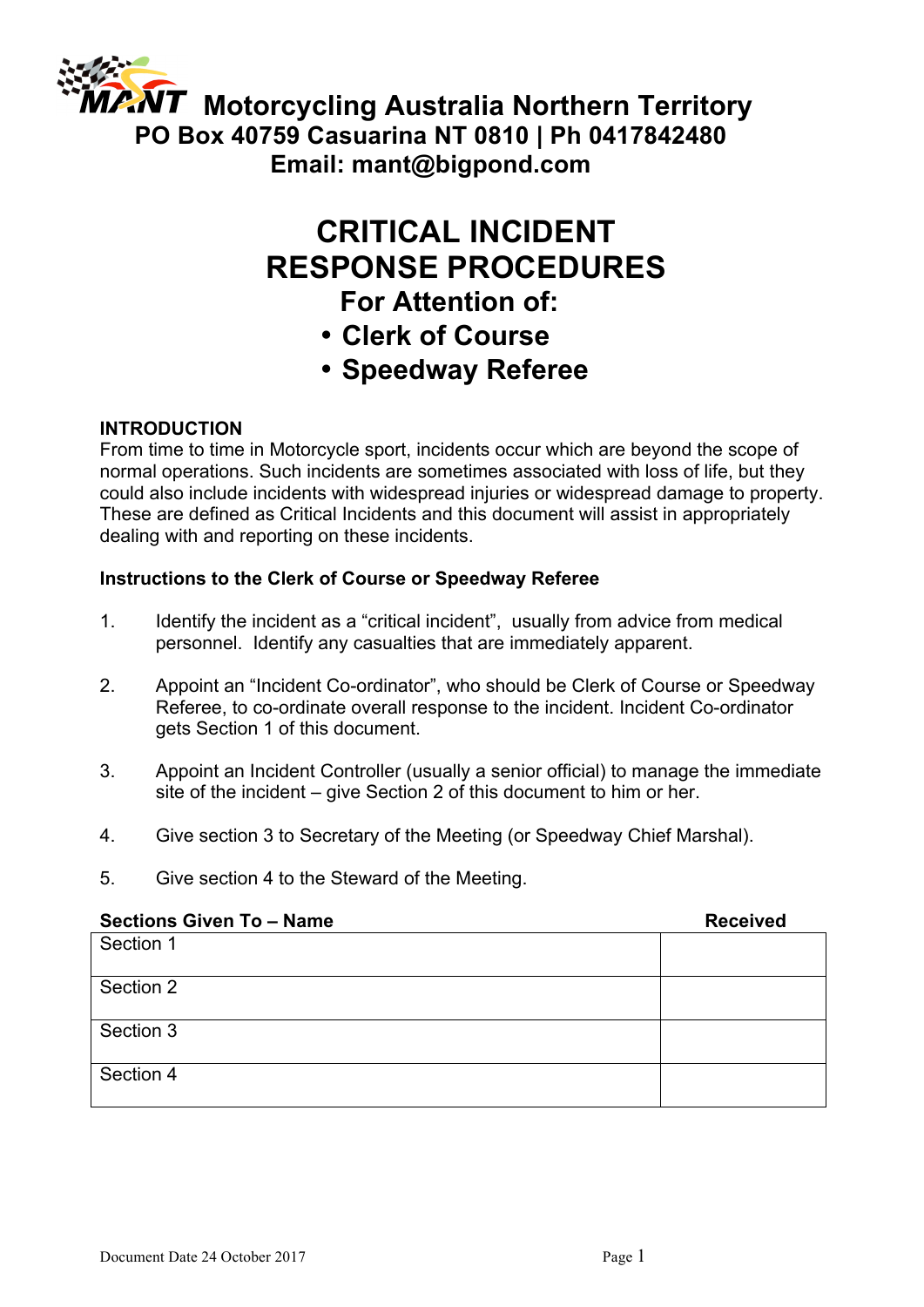| <b>Incident Coordinator (Clerk of Course)</b>                                                                                                                                                                                                                                                                                                                                                                     | <b>Time Actioned</b> |
|-------------------------------------------------------------------------------------------------------------------------------------------------------------------------------------------------------------------------------------------------------------------------------------------------------------------------------------------------------------------------------------------------------------------|----------------------|
| 1. Establish an Incident Command Centre (at control tower if venue has one) and<br>notify the Secretary of the meeting. Arrange a log of procedures and communication<br>to be kept, by the Secretary. The log should note weather and track conditions,<br>ambient temperature at time of accident and recent weather changes should also<br>be noted. The time of all relevant communications should be logged. |                      |
| 2. Request police on duty at venue to attend incident scene. If no police are present<br>dial '000' to notify the nearest Police Station or Central Police Centre, or ensure that<br>police have been contacted by ambulance personnel.                                                                                                                                                                           |                      |
| 3. Confirm identity of casualties direct with Doctor, paramedics or first aid services.                                                                                                                                                                                                                                                                                                                           |                      |
| 4. Appoint a reliable photographer (official or professional) to photograph the scene.<br>Record personal details and contacts of photographer. Transport photographer to<br>incident scene and request Incident Controller to assist him.                                                                                                                                                                        |                      |
| 5. Meet police and note name, rank, numbers, Police Station and contact phone<br>numbers. Brief police on the situation.                                                                                                                                                                                                                                                                                          |                      |
| 6. Assist police if they are obtaining witness statements. If possible, view and copy<br>any statements before they are signed. Have witness sign your copy as well as<br>those for police. The Secretary may need to transcribe statements from verbal<br>accounts.                                                                                                                                              |                      |
| 7. In conjunction with police, have bike/s taken to secure private impound area. Seek<br>police permission for Chief Scrutineer to inspect bike. Obtain written report from<br>scrutineer. Seek police permission for photographer to complete required photos.<br>The police may impound and remove bike(s) to a police station.                                                                                 |                      |
| 8. Review all other reports and sections 2 & 3 of this report and ensure that they are<br>all identified and signed by whoever is making them. Obtain all film from<br>photographer or provide an email address to forward digital film to.                                                                                                                                                                       |                      |
| 9. Evaluate all persons involved to ascertain whether any are affected by trauma.<br>Possible actions include<br>shift officials to another area for restart<br>stand officials down from duty<br>seek medical attention<br>trauma counselling at venue if possible                                                                                                                                               |                      |

Name \_\_\_\_\_\_\_\_\_\_\_\_\_\_\_\_\_\_\_\_\_\_\_\_\_\_\_\_\_\_\_\_\_\_\_ Date \_\_\_\_\_\_\_\_\_\_\_\_\_\_\_\_\_\_\_\_\_\_\_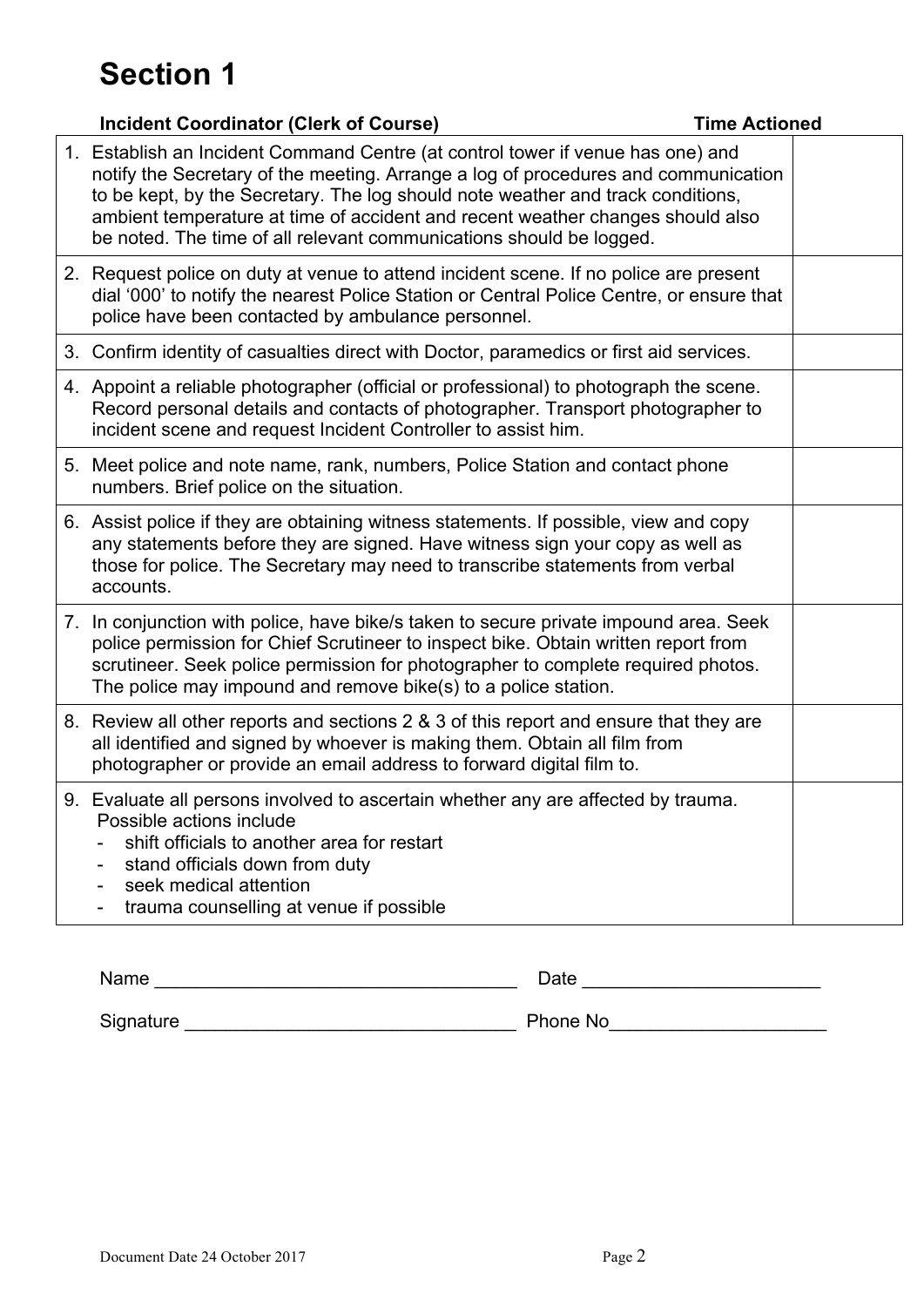| <b>Incident Controller</b>                                                                                                                                                                                                                               | <b>Time Actioned</b> |
|----------------------------------------------------------------------------------------------------------------------------------------------------------------------------------------------------------------------------------------------------------|----------------------|
| 1. Incident scene to be isolated and evidence of incident protected from<br>contamination except for safety protection of casualties. Keep family<br>members, competitors, mechanics and spectators away from the scene.                                 |                      |
| 2. If the Incident Co-ordinator appoints a photographer. Photos required<br>include; general area and approach and the bike before it is shifted, as well<br>as photos of both sides of the bike in an upright position.                                 |                      |
| 3. Identify eyewitnesses (officials, photographers, public nearby) and record<br>name address and contact phone numbers of each. Have them wait close<br>to the Incident Command Centre if possible. Witnesses will be needed by<br>Stewards and Police. |                      |
| 4. Carry out on-site survey of the scene and draw a diagram showing accurate<br>distances from fixed objects (track edge, barriers, trees etc).                                                                                                          |                      |
| 5. With permission from police, have incident site cleared of all debris and<br>make any repairs necessary.                                                                                                                                              |                      |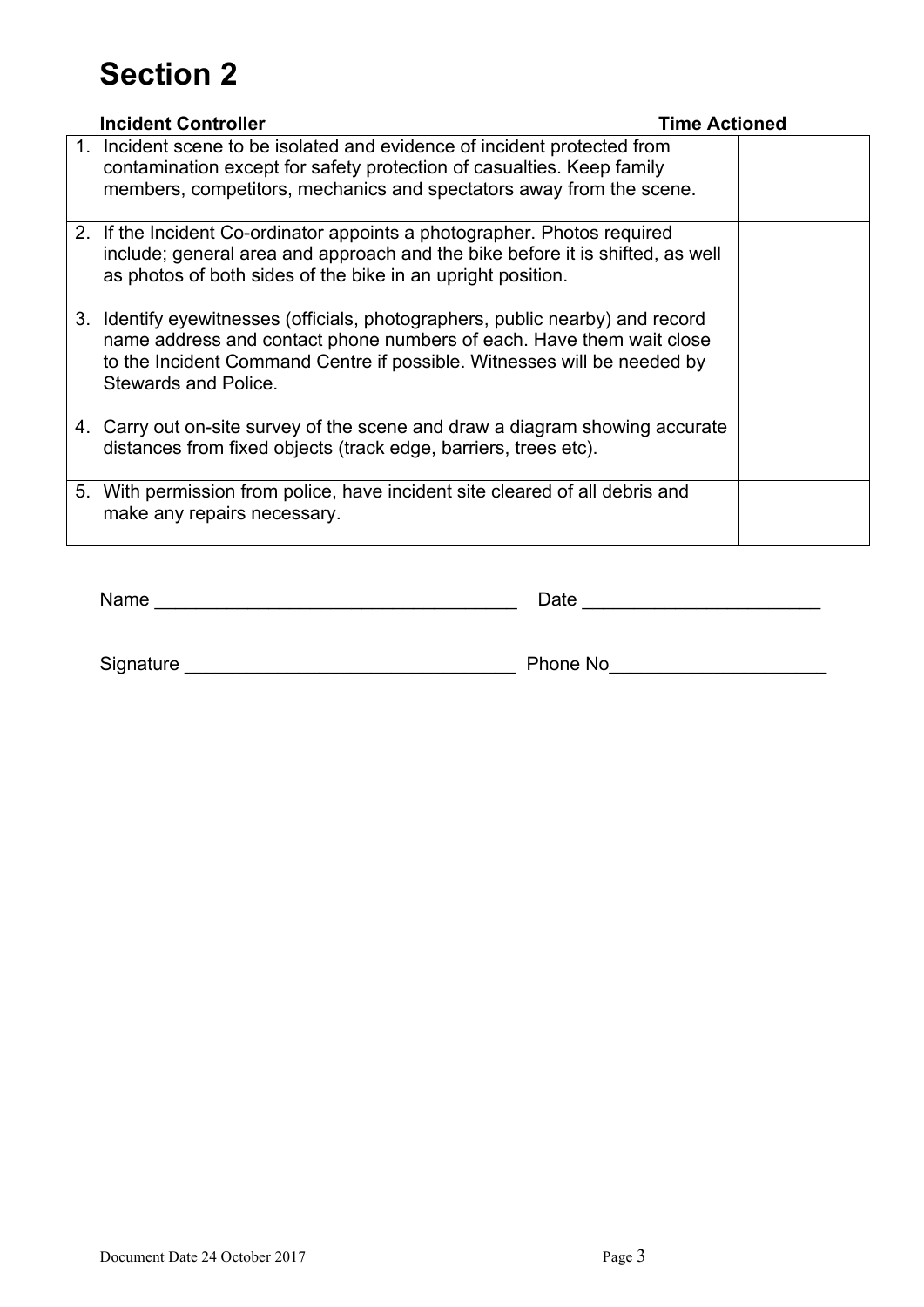| <b>Secretary of Meeting</b><br><b>Actioned</b>                                                                                                                                                                                                                                                                                                                                                                                                                                                                                                                                                                                                                                                                | Time |
|---------------------------------------------------------------------------------------------------------------------------------------------------------------------------------------------------------------------------------------------------------------------------------------------------------------------------------------------------------------------------------------------------------------------------------------------------------------------------------------------------------------------------------------------------------------------------------------------------------------------------------------------------------------------------------------------------------------|------|
| 1. Obtain copy of entry form and riders sign on sheet or officials indemnity form, to<br>assist in identification of casualty and confirmation of name and address. Obtain<br>scrutineering card or relevant scrutineering list for all machines involved.                                                                                                                                                                                                                                                                                                                                                                                                                                                    |      |
| 2. Advise public address and commentators that no announcements can be made<br>unless authorised by the Clerk of Course or Speedway Referee.                                                                                                                                                                                                                                                                                                                                                                                                                                                                                                                                                                  |      |
| 3. Notify key personnel at venue - Steward and Venue Owner                                                                                                                                                                                                                                                                                                                                                                                                                                                                                                                                                                                                                                                    |      |
| 4. Issue preliminary statement for PA broadcast to minimise panic and confusion.<br>Do not confirm any fatalities at this time.                                                                                                                                                                                                                                                                                                                                                                                                                                                                                                                                                                               |      |
| 5. Collate all relevant documents and copy for Police and Steward. Entry form, sign<br>on sheets, copy of permit and track licence, instructions, scrutineering cards.                                                                                                                                                                                                                                                                                                                                                                                                                                                                                                                                        |      |
| 6. Peer Support Co-ordinator or Secretary – discreetly find out from others (pit<br>crew, fellow riders, officials) if next of kin or close acquaintances of casualties<br>are present at venue and if so escort them to a quiet place (away from accident<br>scene) then inform them of the situation. The person notifying relatives or<br>acquaintances must remain calm and relaxed and should clearly introduce<br>themselves (name and position). Advice should be clear that there has been an<br>incident in which the casualty has been involved and which may result in<br>serious, possibly fatal injury. Do not confirm a fatality, this is the responsibility of<br>police or medical personnel. |      |
| 7. Supply names and contacts of any persons that are affected or are likely to be<br>affected by trauma to MANT Steward for counselling after the event.                                                                                                                                                                                                                                                                                                                                                                                                                                                                                                                                                      |      |

Name \_\_\_\_\_\_\_\_\_\_\_\_\_\_\_\_\_\_\_\_\_\_\_\_\_\_\_\_\_\_\_\_\_\_\_ Date \_\_\_\_\_\_\_\_\_\_\_\_\_\_\_\_\_\_\_\_\_\_\_